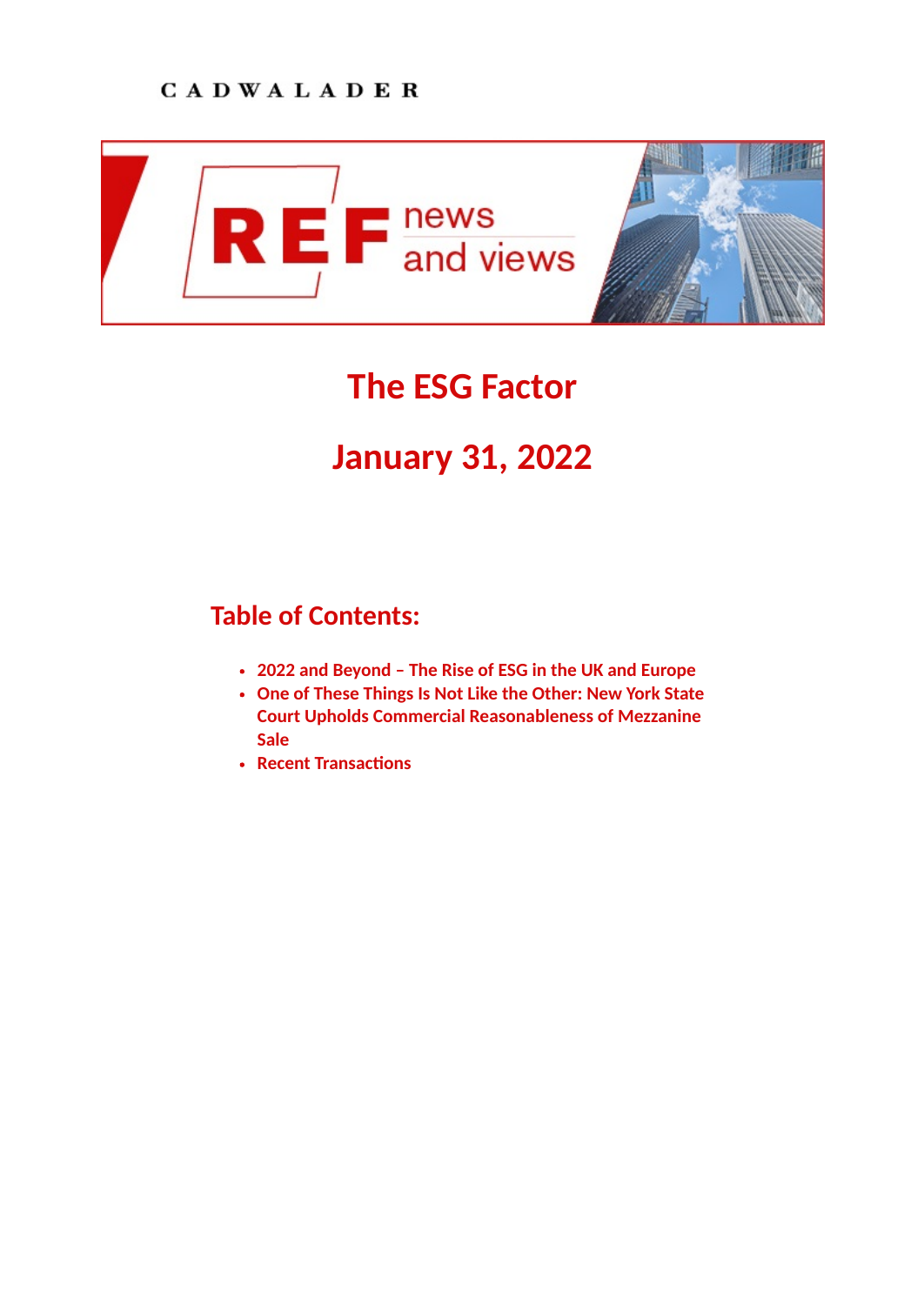## **2022 and Beyond – The Rise of ESG in the UK and Europe**



By **[Livia Li](https://www.cadwalader.com/professionals/livia-li)** Associate | Real Estate

ESG considerations is a key theme that has heavily influenced investments over the past few years and which will no doubt play an even more prominent role in the 2020s. We touched on this briefly in our 2021 closing article in *REF News and Views* with respect to de-carbonisation of existing buildings, as the world is more focused on climate change initiatives. With all market participants increasingly adopting and adjusting to the need to comply with the ever-increasing appetite for ESG investments, we look here at some of the key recent developments in Europe and the UK regarding ESG in the financing market.

#### **Call for regulation as to standardised ESG assessment**

With increasing appetite for corporates and the financial sector to invest in ESG products, there are concerns about the labelling and regulation around what would constitute an ESG investment, along with standards in assessing the ESG rating of such companies. At this point in time, the standards around ESG labelling, disclosures and marketing are largely unregulated, leading to greenwashing concerns. Although ESG certification/ratings can be conducted by various agencies, and some companies do go through the process to certify or obtain an independent opinion/rating on their ESG compliance, this is not compulsory as part of the marketing/disclosures with respect to financial products. Furthermore, there is no prescribed standard by regulators as to ESG assessments, and so often how ESG is assessed can differ. Regulators are increasingly aware of this issue, and ESG regulation is an area of focus as we head into 2022.

In the UK, the FCA published a consultation paper on climate disclosures by listed companies. This paper also addressed ESG rating providers, with respect to general guidance on using ESG data and ratings, and also consideration of a Best Practice Code to encourage voluntary, industry-led adherence to a minimum standard of conduct so as to ensure consistency across the industry. It is expected that the FCA's final policy on the consultation will be published in the first half of 2022.

In Europe, the European Commission is expected to commence consultation in 2022 with respect to ESG ratings and the impact of these ratings and the players in the market. One of the key focuses is to look at the reliability and comparability of ESG ratings by different providers, and whether introduction of regulations would be appropriate.

#### **ESG bonds**

Green, social, sustainable and sustainability linked bond issuances continue to increase with full steam as we head into 2022. The year 2021 was a big year for ESG linked bonds, which includes green, social and sustainable bonds, and also transition bonds and sustainability-linked bonds. One of the key criteria in being classified as an "ESG bond," in addition to ESG rating, is the use of proceeds from the bond issuance towards an "ESG purpose." This sector of the market continues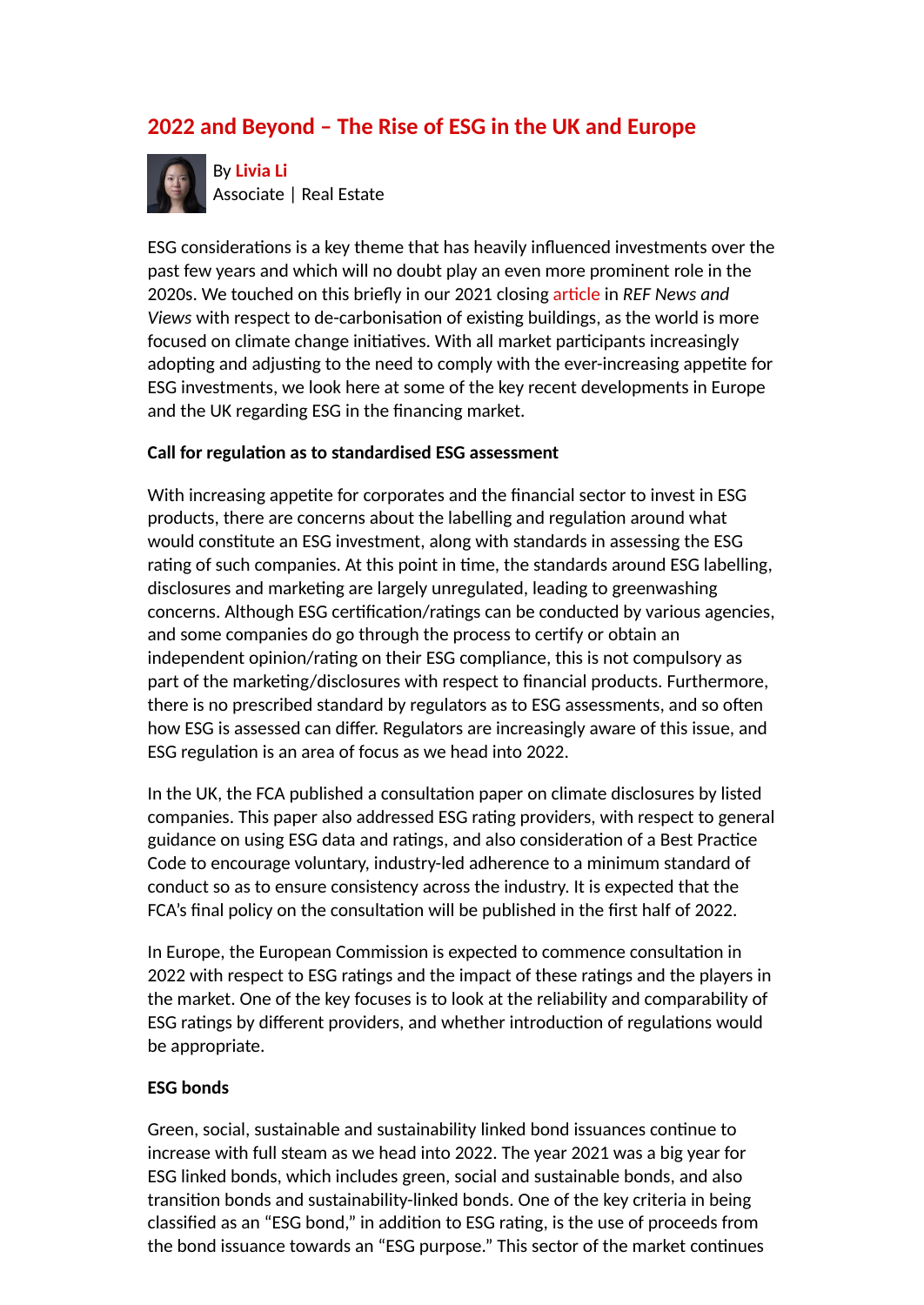to evolve, with regulators such as the European Commission publishing a proposal for EU Green Bond Standard to prescribe the use of proceeds of such bonds towards "green" purposes, and the International Capital Market Association adopting key recommendations to increase transparency with respect to the use of proceeds.

Furthermore, the EU Commission published a proposal for the regulation of Green Bonds in 2021, and this proposal requires all green bonds issued to European investors and marketed as a "European Green Bond" to comply with the European Green Bond Standard. The standard prescribes a set of common rules for issuers to use the designation of "European Green Bond," and the proceeds from the issue must be used exclusively towards activities that meet the EU Taxonomy Regulation. Issuers will also have to publish on their website (in accordance with a prescribed template) a European green bond fact sheet, and their annual reports confirming the use of the proceeds, along with an environmental impact report from the use of such proceeds.

#### **The Task Force on Climate-related Financial Disclosures (TCFD)**

Various countries are taking steps to encourage or mandate TCFD implementation. In the UK, the FCA has mandated that from 1 January 2021, all UK premium-listed companies must state, in their annual report, whether their disclosures are consistent with TCFD recommendations or, if not, explanations as to the reasons. The FCA is going to apply this to standard listed companies for financial years from 1 January 2022, and large companies and LLPs will also become subject to this reporting.

For asset managers and asset owners, the FCA published a policy statement in December 2021 which requires that they disclose how they take climate-related risks and opportunities into account in managing their investments, as well as climate-related characteristics of their products. This requirement is implemented in stages, depending on the amount of assets under management.

#### **Sustainability Disclosure Requirements (SDR)**

In November 2021, the FCA published a discussion paper on SDR and investment labelling. The discussion paper include two key topics:

(i) the need for real economy companies (which includes listed issuers, asset managers and asset owners) to report on their sustainability risks, opportunities and impacts. The regime will be largely built on the existing measures under TCFD, but expanding the scope to cover wider sustainability topics beyond climate change.

(ii) sustainable investment labels – certain investment products will be required to display a label reflecting their sustainability characteristics, which will be developed and implemented by the FCA.

The consultation is expected in Q2 2022. The full text of the discussion paper can be accessed [here](https://www.fca.org.uk/publication/discussion/dp21-4.pdf).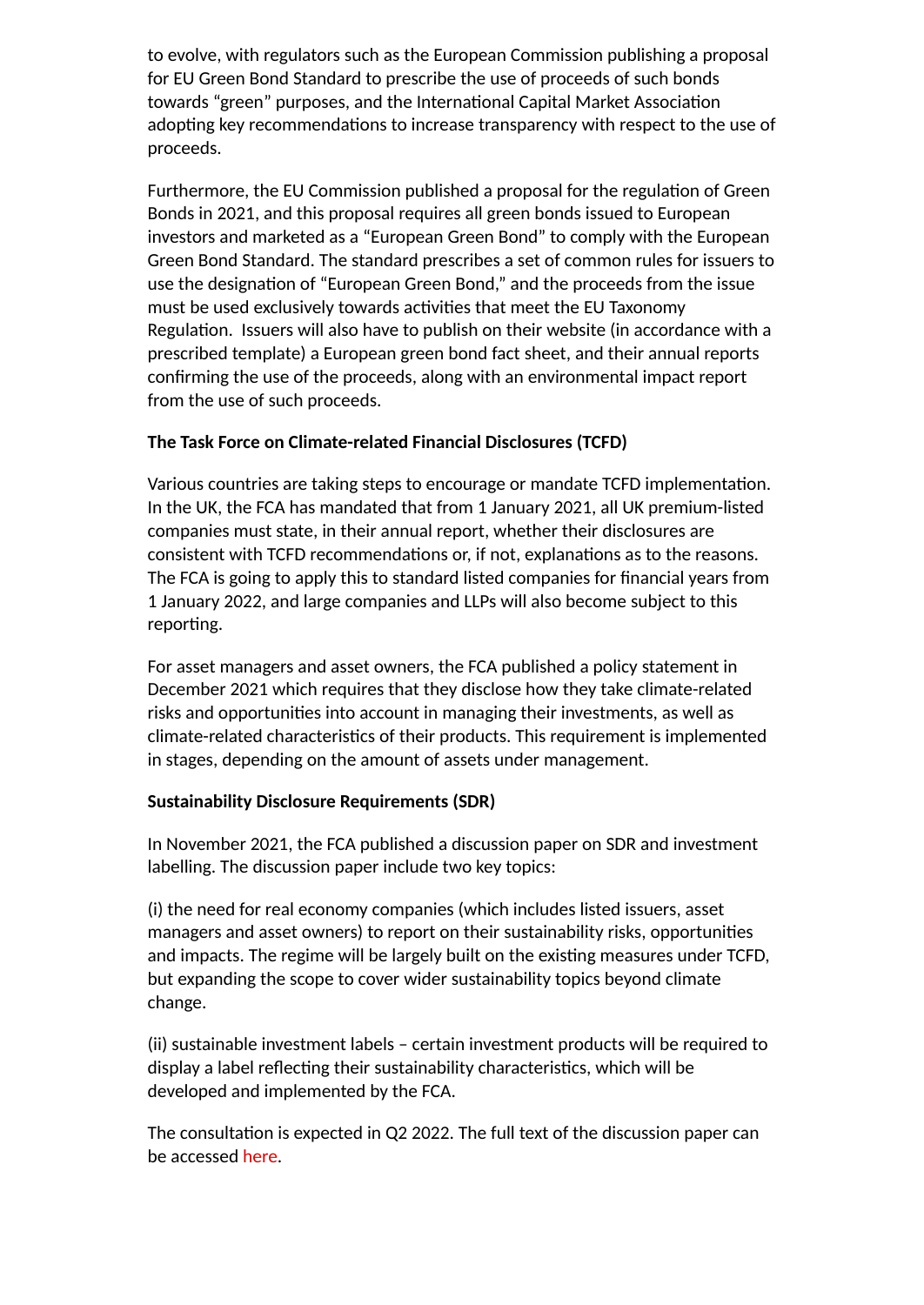### **One of These Things Is Not Like the Other: New York State Court Upholds Commercial Reasonableness of Mezzanine Sale**



By **[Steven M. Herman](https://www.cadwalader.com/professionals/steven-herman)** Partner | Real Estate

By **[Molly Lovedale](https://www.cadwalader.com/professionals/molly-lovedale)** Special Counsel | Real Estate

On November 10, 2021, the owner of the State Street Financial Center in Boston, Massachusetts defaulted on its debt, consisting of a mortgage loan in the amount of \$535,000,000 and three mezzanine loans in the aggregate amount of \$350,000,000. The day after the loans defaulted, the second mezzanine lender (the "Defendant") sent a notice for the sale of the collateral securing its loan, which was a pledge of the equity interests in an indirect owner of the property (the "Plainff"), and the sale was subsequently scheduled for December 20, 2021. The third mezzanine lender also scheduled a mezzanine sale for December 21, 2021. The Plaintiff filed a motion in the Supreme Court of the State of New York looking to stay the foreclosure, arguing that the mezzanine sale was not commercially reasonable and that it would suffer irreparable harm if the mezzanine foreclosure proceeded because it would lose its property and monetary damages would not be insufficient. [\[1\]](#page-4-0)

<span id="page-3-4"></span><span id="page-3-3"></span><span id="page-3-2"></span><span id="page-3-1"></span><span id="page-3-0"></span>Section 9-627(b) of the New York Uniform Commercial Code states that "[a] disposition of collateral is made in a commercially reasonable manner if the disposition is made  $\dots$  in conformity with reasonable commercial practices among dealers in the type of property that was the subject of the disposition." $[2]$  The Plaintiff argued that the Defendant failed to meet this standard because, among other things, (1) the timeline was complicated by Christmas and New Year's resulting in decreased attendance and chilled bidding at the foreclosure sale, and (2) the Defendant was seeking to "rush" the sale to take place one day prior to the scheduled sale of the most junior mezzanine lender and that this would create confusion for the bidders.[\[3\]](#page-4-2) The court quickly disposed of the argument about the holidays, emphasizing that the notices were publicized on November 11, 2021 and stating that "[t]he mere fact the actual sale is a few days before a holiday and might interfere with an overarching and extended holiday season does not mean the sale is commercially unreasonable as a matter of law....[D]etailed information about vacation habits, flight availability and reduced work hours do not have any bearing on notices sent in early November. To argue otherwise would virtually eliminate most of the year as appropriate for scheduling a sale....["\[4\]](#page-4-3) The court was equally as dismissive of Plainff's argument that the most junior mezzanine lender's foreclosure scheduled for the day after the Defendant's sale would create confusion for the bidders because, for example, they could assume that the Defendant's notice of sale was just a re-noticing of the other lender's sale. The court stressed the sophistication of the parties involved, noting that "only a sophisticated bidder would be interested in such an expensive property," that such bidders would be "extremely well counseled" and that it was "difficult to imagine a sophisticated bidder...could make such elementary and easily verifiable mistakes."[\[5\]](#page-4-4)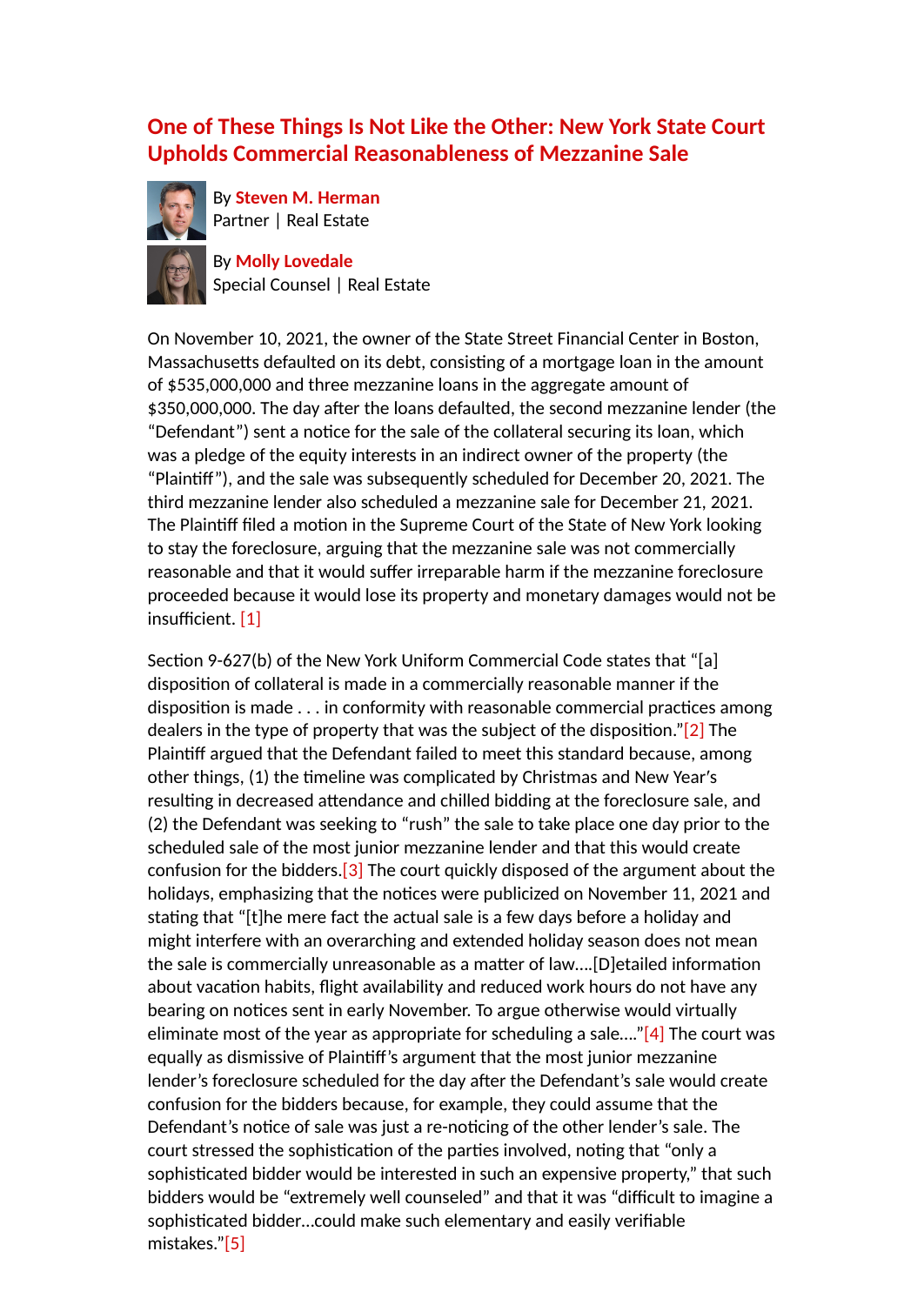<span id="page-4-7"></span>After the discussion on the commercial reasonableness of the sale, the court switched gears and examined the Plaintiff's argument that it would suffer irreparable harm if Defendant were to proceed with the foreclosure because the foreclosure would "result in a loss of property which cannot be replaced with any monetary damages."[\[6\]](#page-4-5) The opinion detailed the differences between owning and operating real property and owning an equity interest in another entity and the fact that a mezzanine loan is secured by a pledge of equity interests rather than a mortgage on real property. The court then went on to unequivocally state that an entity which owns equity in the owner of real estate does not own real property, noting that "[t]here are no cases that hold that ownership interest in such an entity is the equivalent of an ownership interest in real property sufficient to render the interest unique and thereby entitle the party to injunctive relief." $[7]$ 

<span id="page-4-8"></span>The court in this case understood the fundamental differences between mortgage and mezzanine loans and maintained the status quo with respect to foreclosure of mezzanine loans. Mezzanine lenders who make large loans to sophisticated parties should be particularly pleased with this ruling given that this case involved a significant and well-known property and the court gave great weight to the sophistication of the parties when determining whether or not the notice of the foreclosure sale was commercially reasonable.

There have been quite a number of decisions over the past few years addressing mezzanine enforcement and borrower's efforts to thwart the lender's exercise of remedies. Suffice it to say that, while there have been some delays due to COVID, the courts have been very "commercial" in upholding lender's rights and remedies. We will continue to monitor this area and provide updates as they arise.

<span id="page-4-0"></span>[\[1\]](#page-3-0) *Lincoln St. Mezz II LLC v. One Lincoln Mezz 2 LLC*, Index No. 530492/2021 (N.Y. Sup. Ct., December 8, 2021).

- <span id="page-4-1"></span> $[2]$  U.C.C. § 9-627(b).
- <span id="page-4-2"></span>[\[3\]](#page-3-2) *Lincoln St. Mezz II LLC*, Index No. 530492/2021 at 2.
- <span id="page-4-3"></span>[\[4\]](#page-3-3) *Lincoln St. Mezz II LLC*, Index No. 530492/2021 at 4.
- <span id="page-4-4"></span>[\[5\]](#page-3-4) *Id.* at 3.
- <span id="page-4-5"></span>[\[6\]](#page-4-7) *Id.* at 5.
- <span id="page-4-6"></span>[\[7\]](#page-4-8) *Id.*